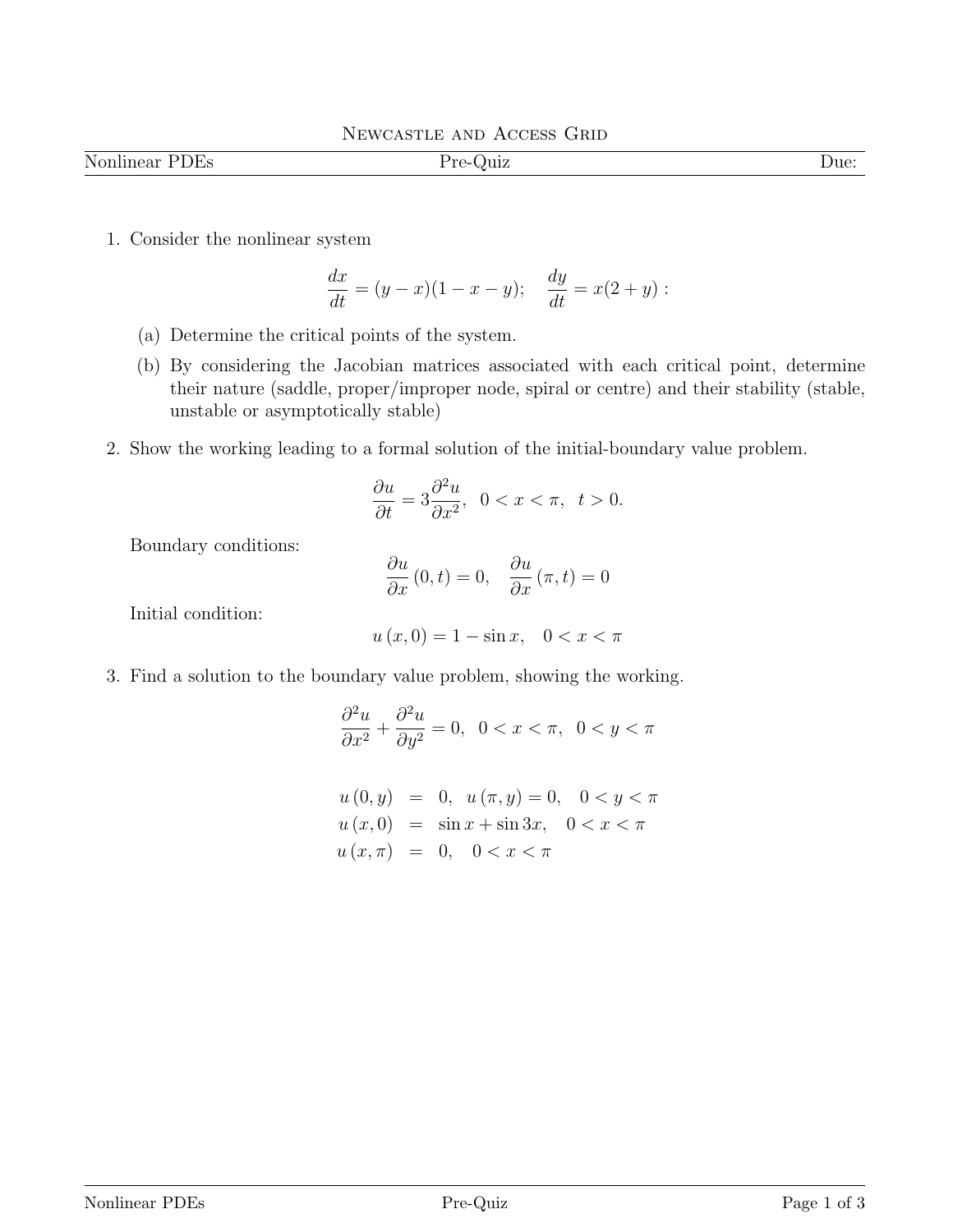## Solutions

1. Consider the nonlinear system

$$
\frac{dx}{dt} = (y - x)(1 - x - y); \quad \frac{dy}{dt} = x(2 + y):
$$

- (a) Determine the critical points of the system.  $(0,0), (0,1), (3,-2), (-2,-2).$
- (b) By considering the Jacobian matrices associated with each critical point, determine their nature (saddle, proper/improper node, spiral or centre) and their stability (stable, unstable or asymptotically stable)

$$
J_{(0,0)} = \left(\begin{array}{cc} -1 & 1\\ 2 & 0 \end{array}\right)
$$

which has eigenvalues  $-2$ , 1. Therefore it is a saddle and unstable.

$$
J_{(0,1)}=\left(\begin{array}{cc} -1 & -1\\ 3 & 0 \end{array}\right)
$$

which has eigenvalues  $-0.5 \pm i$ √ 2.75. Therefore it is a sprial sink and stable.

$$
J_{(3,-2)} = \left(\begin{array}{cc} 5 & 5\\ 0 & 3 \end{array}\right)
$$

which has eigenvalues 5, 3. Therefore it is a source and unstable.

$$
J_{(-2,-2)} = \left(\begin{array}{cc} -5 & 5\\ 0 & -2 \end{array}\right)
$$

which has eigenvalues  $-5, -2$ . Therefore it is a sink and stable.

2. Show the working leading to a formal solution of the initial-boundary value problem.

$$
\frac{\partial u}{\partial t} = 3 \frac{\partial^2 u}{\partial x^2}, \ \ 0 < x < \pi, \ \ t > 0.
$$

Boundary conditions:

$$
\frac{\partial u}{\partial x}(0,t) = 0, \quad \frac{\partial u}{\partial x}(\pi, t) = 0
$$

Initial condition:

$$
u(x,0) = 1 - \sin x, \quad 0 < x < \pi
$$

Separate variables by putting  $u(x,t) = X(x)T(t)$  in the PDE. This gives

$$
u(x,t) = a_0 + \sum_{n=1}^{\infty} a_n e^{-3n^2 t} \cos nx
$$